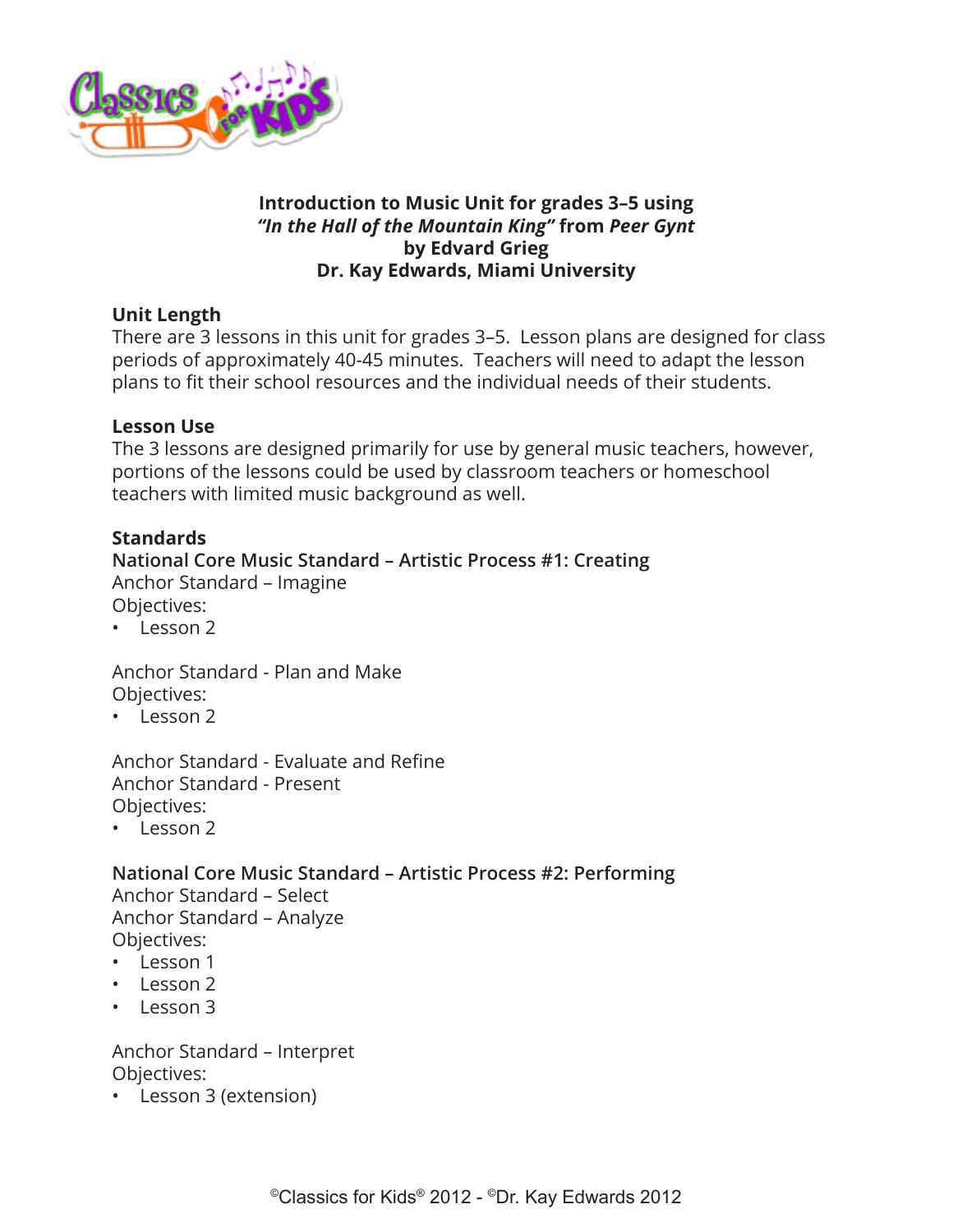

Anchor Standard - Rehearse, Evaluate, and Refine Objectives:

 $\cdot$  Lesson 2

Anchor Standard – Present Objectives:

• Lesson 2

**National Core Music Standard – Artistic Process #3: Responding** Anchor Standard – Select Anchor Standard – Analyze Anchor Standard – Interpret Anchor Standard – Evaluate

## **National Core Music Standard – Artistic Process #4: Connecting**

Anchor Standard - Connect #10 Anchor Standard - Connect #11

[The Ohio Standards for Music](http://www.ode.state.oh.us/GD/Templates/Pages/ODE/ODEdetail.aspx?page=3&TopicRelationID=1700&ContentID=1388&Content=110069) are indicated on each lesson also. Music teachers in other states can easily match their standards to those in this Unit. The 3 lessons combined address all of the 5 Ohio Content Standards. [Note: New standards are currently being developed in 2012–13 by the Ohio Department of Education]

## **Multiple Intelligences**

The lessons facilitate musical, bodily–kinesthetic, verbal–linguistic, logical– mathematical, interpersonal, and intrapersonal intelligence, 6 of the 7 intelligences originally identified by Howard Gardner. Since this applies to the totality of the 3 lessons, these intelligences are not listed separately on the lesson plans.

# **Critical Thinking Skills**

The lessons provide observable, measurable verbs from Bloom's Taxonomy of thinking skills. It is often left up to the teacher to assess these skills in an age– appropriate and practical way suiting the class.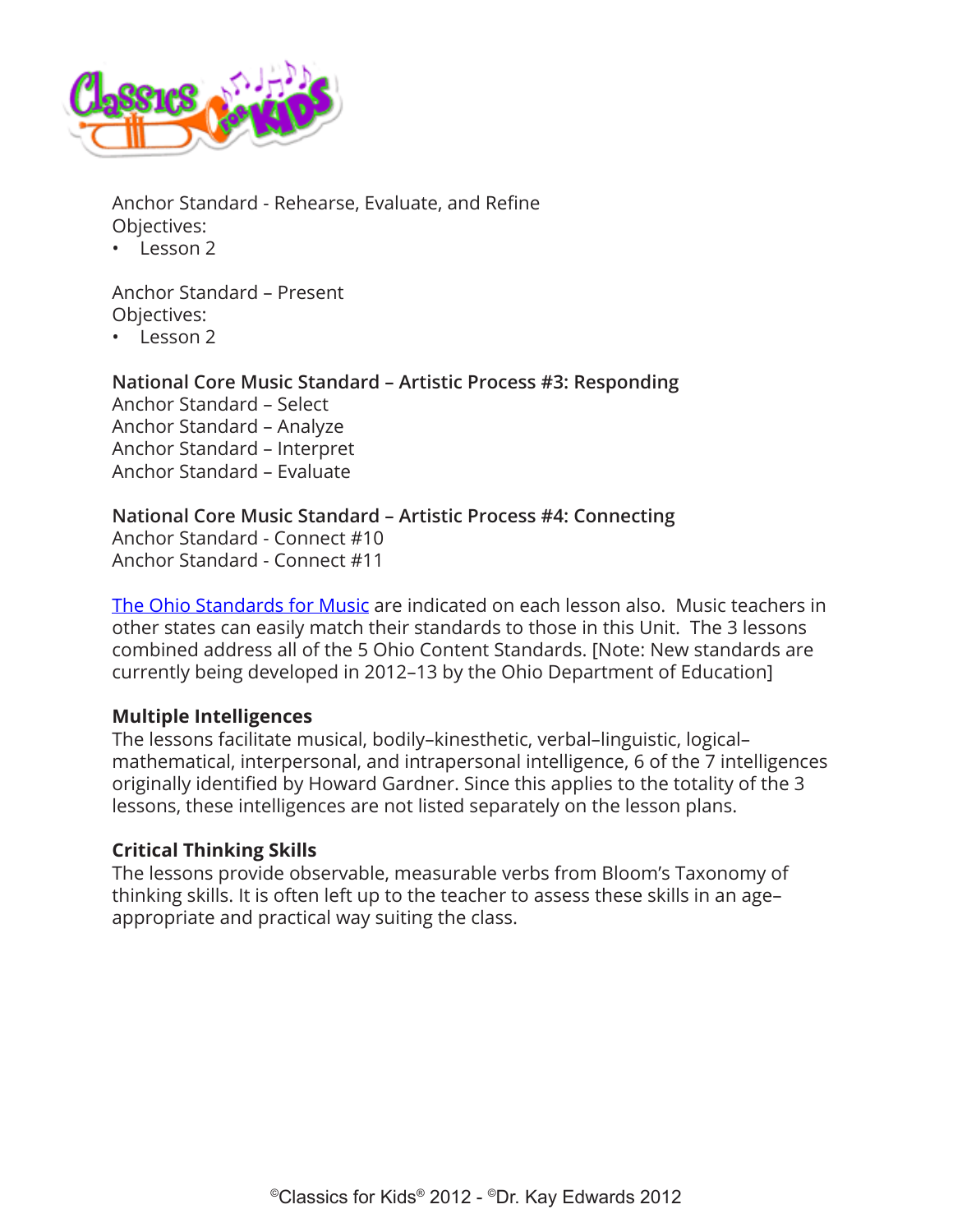

### **Overview**

Conceptual Learning and Objectives/Outcomes (that is, student learning outcomes) are indicated on each lesson. Over the 3 lessons, the Concept Areas of Beat/ Tempo, Rhythm, Melody, Expressive Qualities, Form, and Tone Color are used. Skills developed over the 3 lessons are Singing, Moving, Listening, Playing Instruments, Creating, Notating/Reading, Evaluating, and Relating music to other subject areas.

The lessons for "In the Hall of the Mountain King" for grades 3–5 are:

**Lesson #1: [Rhythm and Phrase Pass–Off!](#page-4-0) Lesson #2: [Playing Percussion Scores](#page-10-0) Lesson #3: [Combining Beat and Rhythm](#page-15-0)**

## **Prior Knowledge**

No prior knowledge on the part of the student is needed, although it is helpful to have had these experiences: keeping a steady beat and moving to it; being able to echo *clap* and echo *walk* rhythms; being able to read rhythms that use a quarter note (ta), pair of eighth–notes (ti-ti), half note (ta-a), sixteenth notes (ti-ki-ti-ki or ti-riti-ri), quarter rest and eighth rest; crescendo; experience with acting out a story; or experience playing non-pitched percussion instruments. (Optional: knowing how to play B and A on the soprano recorder)

## **Materials and Equipment**

Each lesson indicates the required materials and equipment. Whenever playing a recording, it is important to have a high-quality sound system and use a high-quality recording. [The Classics for Kids CD](https://secure2.convio.net/cpr/site/Ecommerce/390168608?VIEW_PRODUCT=true&product_id=1080&store_id=1101) or [website with free Naxos audio files](http://www.classicsforkids.com/music/) are very helpful in this regard, but your playback equipment is equally important. It should be better than that from a typical computer's speakers. *Special Note: Any indications for the recording time (minutes:seconds) may vary slightly on different playback systems.*

## **Instructional Plans (Lesson Plans)**

Each lesson plan has been designed specifically for the grade 3–5 age group, although music teachers may have to adapt portions of each plan. All of the plans have been "teacher-tested" (or are currently being tested) and are easy-to-follow, set up in a format similar to many music series textbooks. Step-by-step guidelines are given under the "Sequence" portion of each lesson.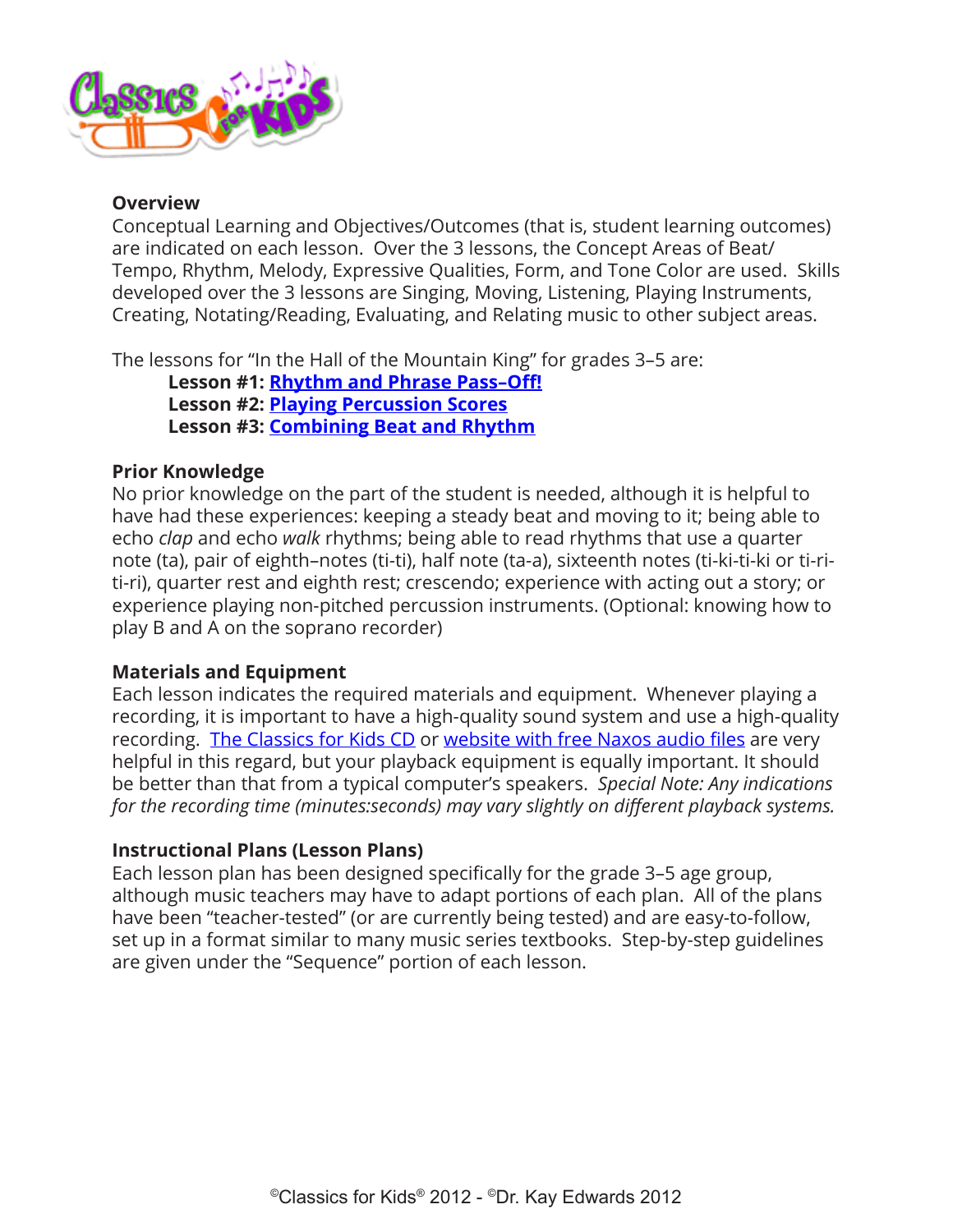

### **Supplementary Materials**

Some lessons include a listening map or other teacher resources. By clicking on the highlighted, underlined link at that point of the lesson plan, you can read the handout with Adobe Acrobat Reader and print it out for use in your classroom. You may wish to make an overhead transparency, PowerPoint or SmartBoard slide, in addition to student copies.

#### **Assessment/Evaluation**

Assessment strategies are included with each lesson. Simple rubrics tied to the specific objective/outcome of each lesson are included. Teachers may find it helpful to collect assessment on individual students over *longer periods of time*, assessing perhaps 8 students during each class, or whatever is practical to maximize instructional time for children to be actively involved. Teachers may also further develop the assessment strategies given to include more specific rubrics that fit their district music curricula or other guidelines.

#### **Extensions**

Each lesson includes optional strategies for extending the lesson either that same day or on a separate day. Teachers may devise their own lesson extensions as they take advantage of the "teachable moments" that occur in their classrooms!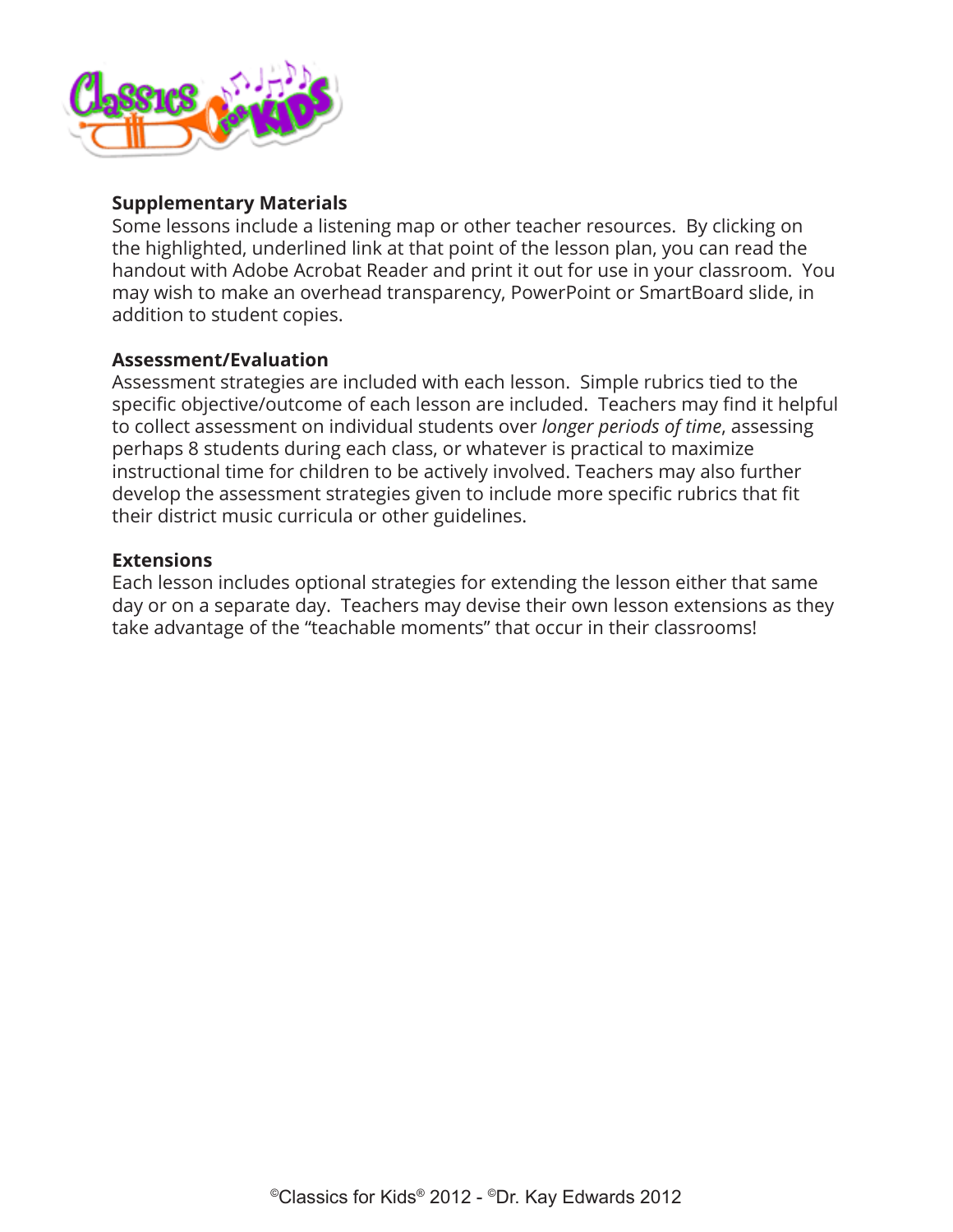<span id="page-4-0"></span>

RHYTHM (Rhythm Patterns); FORM (Phrase; Section; ABA; Coda) NOTATING; MOVING; LISTENING PLAYING (optional) grades 3–5

## **Lesson Plan #1: Rhythm and Phrase 'Pass–Off'**

#### **Standards:**

**National Core Music Standard – Artistic Process #1: Creating** Anchor Standard – Imagine Anchor Standard - Plan and Make Anchor Standard - Evaluate and Refine Anchor Standard - Present

## **National Core Music Standard – Artistic Process #2: Performing**

Anchor Standard – Select Anchor Standard – Analyze Objectives:

- MU:Pr4.2.3a Demonstrate understanding of the structure in music selected for performance.
- MU:Pr4.2.4a Demonstrate understanding of the structure and the elements of music (such as rhythm, pitch, and form) in music selected for performance.
- MU:Pr4.2.5a Demonstrate understanding of the structure and the elements of music (such as rhythm, pitch, form, and harmony) in music selected for performance.
- MU:Pr4.2.3b When analyzing selected music, read and perform rhythmic patterns and melodic phrases using iconic and standard notation.
- MU:Pr4.2.4b When analyzing selected music, read and perform using iconic and/ or standard notation.
- MU:Pr4.2.5b When analyzing selected music, read and perform using standard notation.

Anchor Standard – Interpret Anchor Standard - Rehearse, Evaluate, and Refine Anchor Standard – Present

**National Core Music Standard – Artistic Process #3: Responding**

Anchor Standard – Select

Anchor Standard – Analyze

Anchor Standard – Interpret

Anchor Standard – Evaluate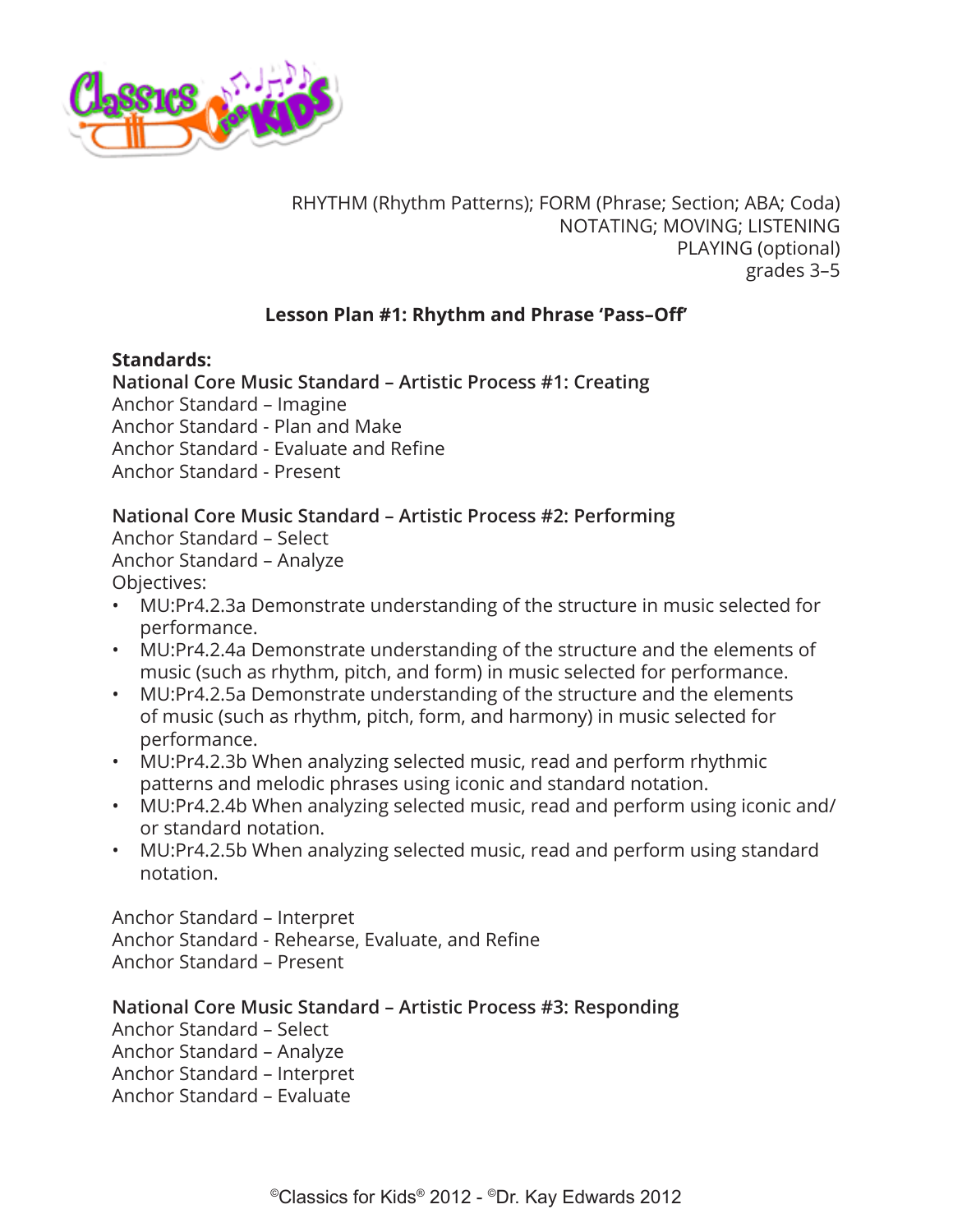

# **National Core Music Standard – Artistic Process #4: Connecting**

Anchor Standard - Connect #10 Anchor Standard - Connect #11

## **Ohio Standards**:

- Analyzing and Responding (Demonstrate/identify contrasting elements of music.)
- Creative Expression and Communication (Read, write, and perform rhythm patterns in 4/4 meter.)
- Historical, Cultural and Social Contexts. (Sing, listen, and move to music from various historical periods.)

## **Critical Thinking Skills (measurable verbs):**

notate (record), demonstrate, interpret

## **Conceptual Learning**:

*We can notate a rhythm pattern. A phrase is a musical idea. We can move to a rhythm pattern within a phrase and demonstrate where the end of the phrase is. ABA Form is one type of music form where a different section is 'sandwiched' in between two identical or nearly identical sections. A Coda is a special ending.*

#### **Objective/Outcome:**

Students will first *notate* the rhythm of "In the Hall of the Mountain King," then *move* to its rhythm, phrase–by–phrase individually, as they listen to the recording. Students will figure out (analyze) the form of the piece.

#### **Materials**:

- recording of "In the Hall of the Mountain King" [http://www.classicsforkids.com/](http://www.classicsforkids.com/composers/composer_profile.php?id=32) [music/music\\_view.asp?id=4](http://www.classicsforkids.com/composers/composer_profile.php?id=32) from *Peer Gynt* Suite by Edvard Grieg.
- Rhythm Page for "In the Hall of the Mountain King" (Grades 3-5) (requires Adobe Acrobat Reader)
- [Biography of Edvard Grieg](http://www.classicsforkids.com/composers/composer_profile.php?id=32)
- [Recorder part for "In the Hall of the Mountain King" for Grades 3–5](http://www.classicsforkids.com/downloads/grieg/Mountain King Recorder 3-5.pdf) (requires Adobe Acrobat Reader) – optional, for step #14.
- hand drums; woodblocks or rhythm sticks; triangles or finger cymbals; recorders (optional, for step #14)
- space for movement

## **Sequence**:

1. Begin by having the students take rhythmic dictation, using a tablet, dry erase board, or piece of paper; clap one measure at a time for the class, with or without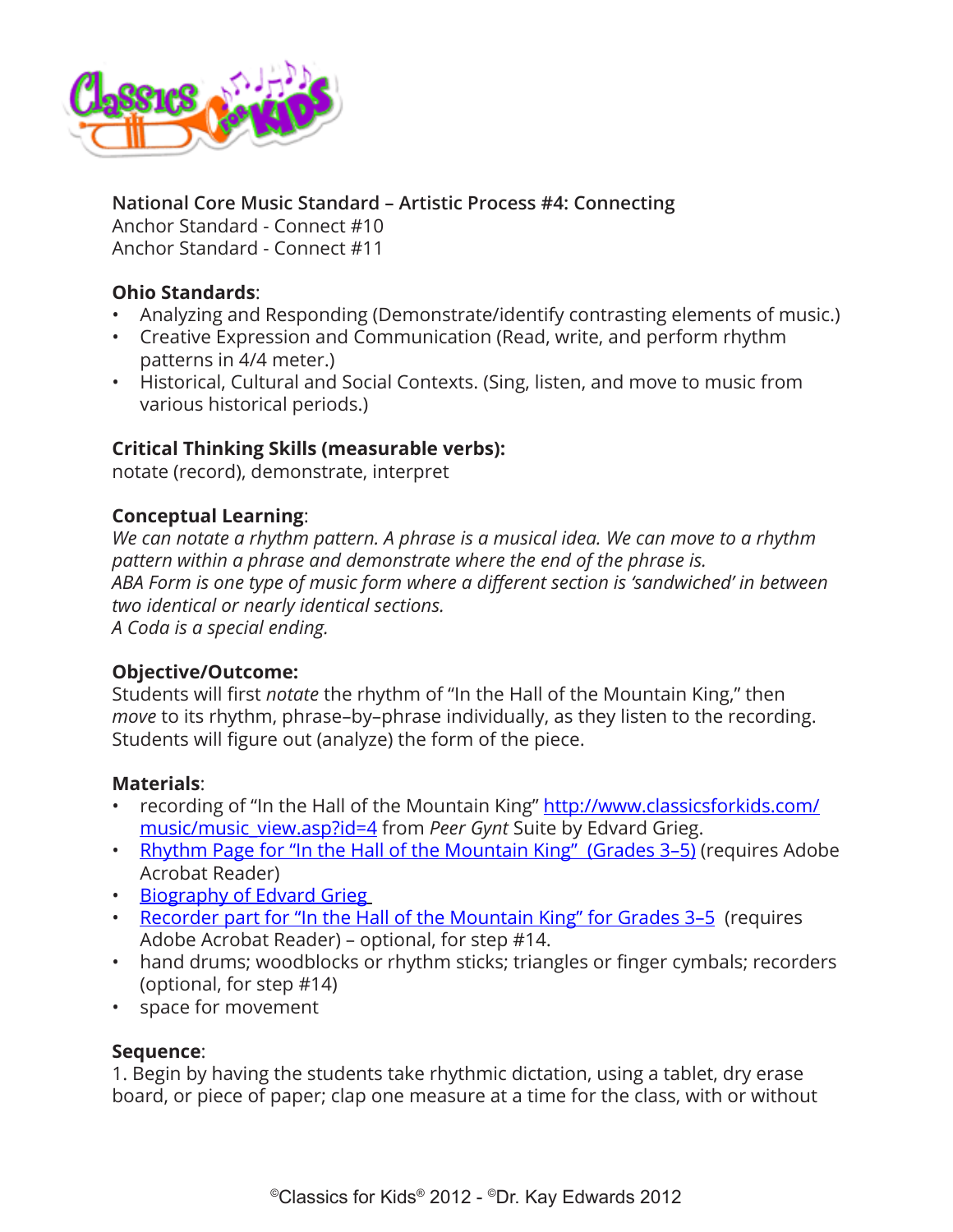

rhythmic syllables (ta, ti-ti, and ta-ah). Have students notate the rhythm of each measure, and then draw a measure line; have them write a repeat sign at the end. (See the A Section for Rhythm of "In the Hall of the Mountain King" Grades 3-5)

2. Clap the entire rhythm pattern for them as they check their 'answers.' Have them grade themselves as you review the pattern, measure by measure. Have the class count and clap the pattern they have written using rhythmic syllables (ta, ti-ti, and ta-ah).

3. Display the visual [\(Rhythm of "In the Hall of the Mountain King" Grades 3–5](http://www.classicsforkids.com/downloads/grieg/Mountain_King_for_3-5_Notation_AB.pdf)) for a visual self-check of the answers in Section A. Count and clap the entire pattern all together again, reading from the visual.

4. Ask the class if they can think of a famous children's song (one that they probably learned in Kindergarten) that has this rhythm; have everyone tap the rhythm and think of what mystery song 'goes this way.' ("Mary Had a Little Lamb" has the same rhythm as this theme.) Check to see if "Mary Had a Little Lamb" 'fits'. (It does.)

5. Share with the class that this is also the rhythm of a famous piece of classical music by a composer from Norway named Edvard Grieg (his first name is similar to the name 'Edward'). This piece is part of the incidental music for a play (by Henrik Ibsen); explain that in that time of history this is the equivalent to a 'live soundtrack' played by an orchestra for a play in a theatre. Share with the class (or have them read aloud) the [Biography of Edvard Grieg](http://www.classicsforkids.com/composers/composer_profile.php?id=32). Locate Norway on a world map.

6. Have students stand in scattered formation after reviewing rules for movement in the classroom. Have them "echo walk" each measure of Section A's rhythm as you first play the rhythm pattern on a hand drum.

7. Have students move to the entire rhythm pattern. Invite them to use different levels of movement (low, middle, and high). Have them *move through* the quarter notes and half note, to show their length; emphasize musicality of movements. If desired, have students add a *clap* on the very last note of each 4-measure phrase; encourage them to clap in such a way as to show the full length of the half note.

8. At the end of each phrase, say "change," and tell students to *change their direction* and thereby move in a different *movement 'pathway.'*

9. "What do we call a musical idea or 'line of music that goes together'?" (a phrase). Invite the students to play a game of *Phrase Pass–Off:* Using a tennis ball, yarn ball, or other object, one student at a time moves to the rhythm pattern of the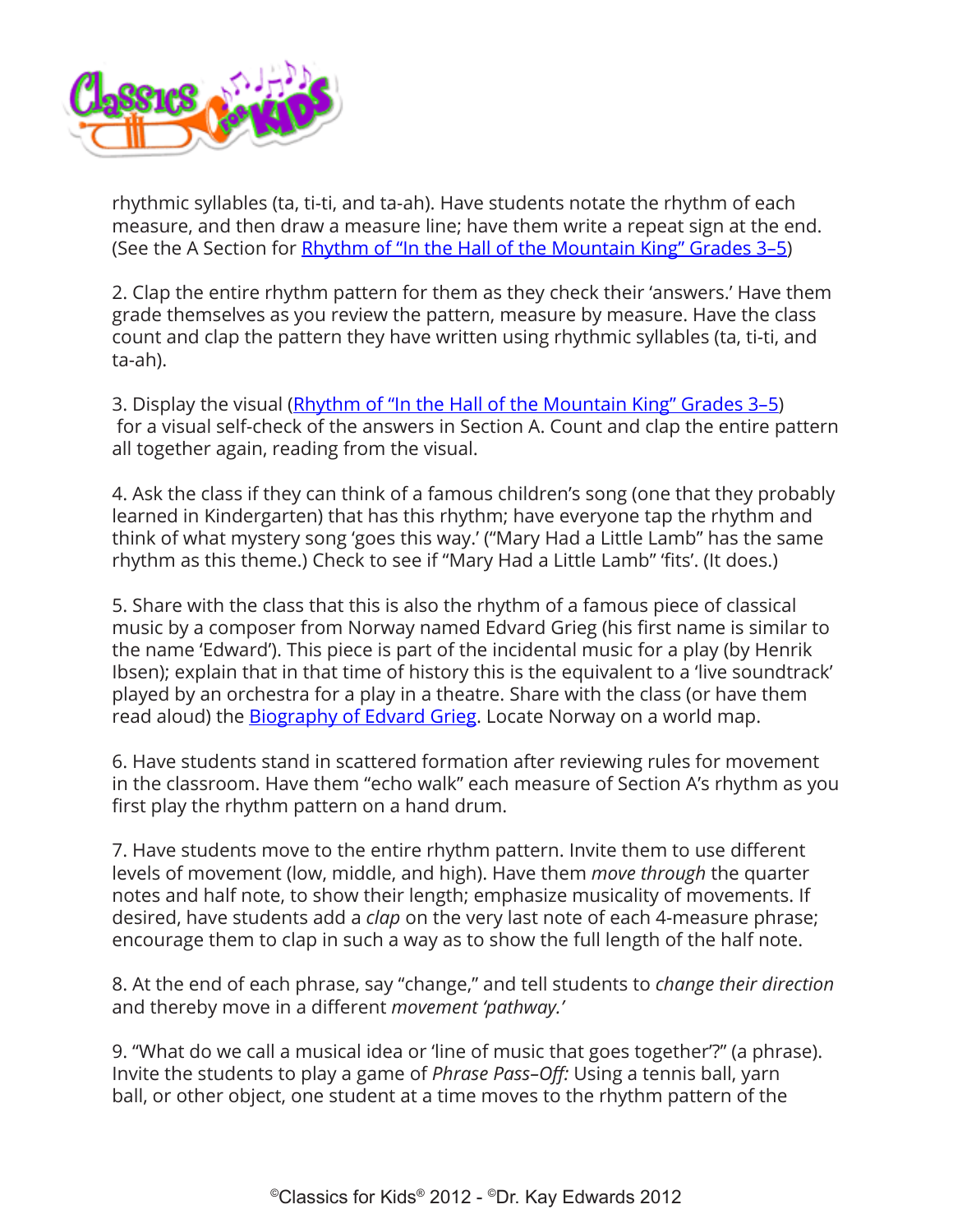

theme, passing off the object to another student on the last note of the phrase, the half note. Explain that everyone else will remain a statue – one that they could comfortably keep for a long time (both legs should be touching the floor).

10. After students 'strike a statue pose' using different levels of movement, but having one hand outstretched, have the class play the *Phrase Pass–Off* game while listening to the recording. (At the Coda, everyone can move sharply to the music and freeze during all the rests.)

11. Explain that we will call the first section 'A.' Point out that the next section begins higher and has some different intervals in the melody as well as a slightly different rhythm pattern in the last measure. "Since this section is different, what should we call it?" (the B Section). Note: The second beat of the last measure of each B Section has two-eighths instead of a quarter note. If desired, play the recording while writing down the form as it occurs, pausing the recording in between the first 3 sections, to come up with the form (ABA).

12. Listen (and/or move) to the recording again, figuring out the form of the entire piece. (Note: There are 3 large sections, each consisting of an ABA form. See approximate time indicators for the *Classics for Kids* [recording of this piece](http://www.classicsforkids.com/composers/composer_profile.php?id=32) below.)

**The form and recording times are, thus:**

| <b>Intro</b><br><b>A Section</b> | $0:00 - 0:03$<br>$0:04 - 0:20$ |
|----------------------------------|--------------------------------|
|                                  |                                |
| <b>A Section</b>                 | $0:38-0:54$                    |
| <b>A</b> Section                 | $0:55 - 1:10$                  |
| <b>B</b> Section                 | $1:11 - 1:26$                  |
| <b>A</b> Section                 | $1:27 - 1:41$                  |
| <b>A Section</b>                 | $1:42 - 1:53$                  |
| <b>B</b> Section                 | $1:54 - 2:05$                  |
| <b>A Section</b>                 | $2:05 - 2:15$                  |
| Coda                             | $2:16$ -end                    |

13. See if anyone remembers the term for a special ending (Coda).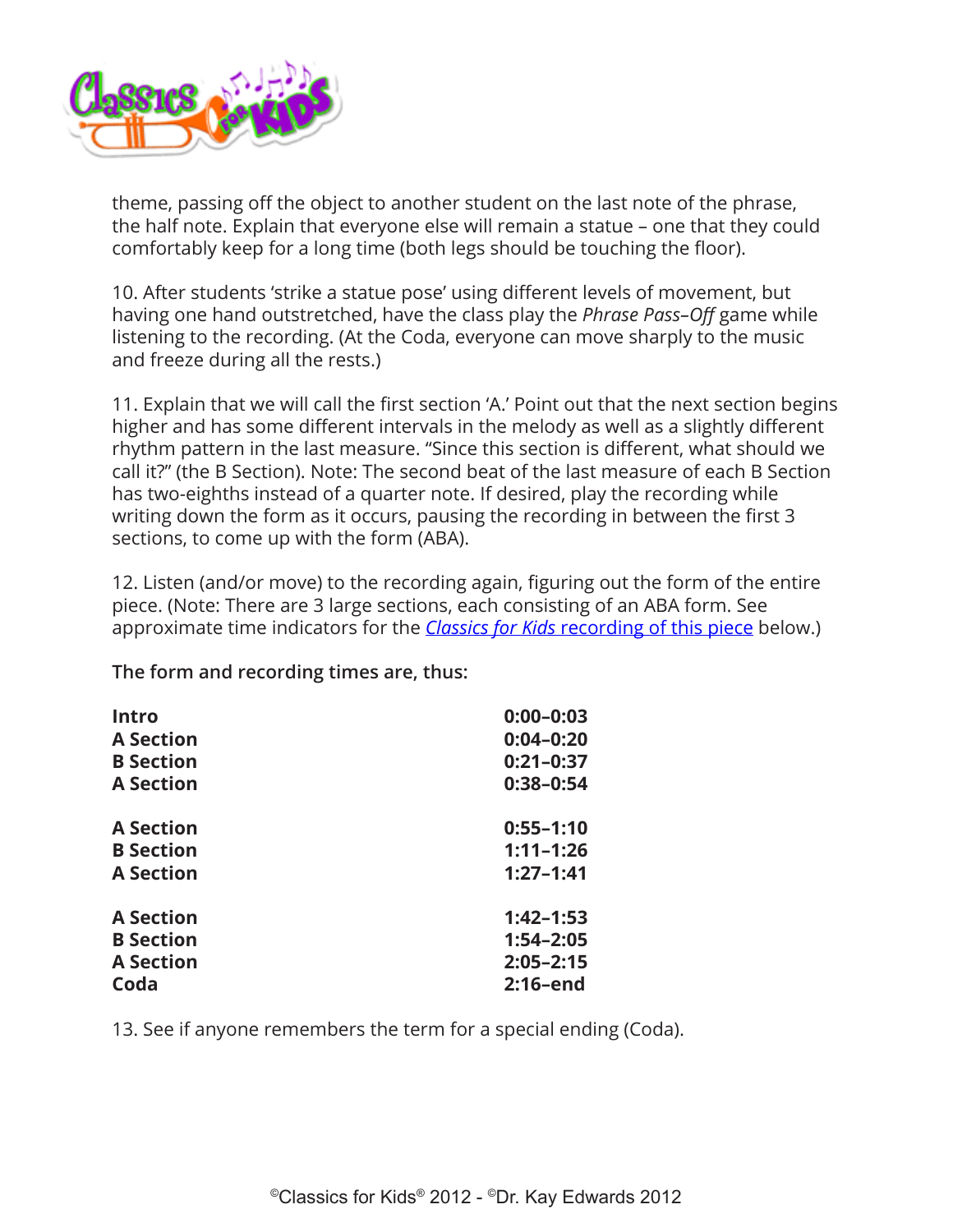

14. (optional) Learn the Recorder part for "In the Hall of the Mountain King" for [Grades 3–5.](http://www.classicsforkids.com/downloads/grieg/Mountain_King_for_3-5_Notation_AB.pdf) (This fits the A Sections only.) Once this is mastered, have the students make *variations* on the recorder part by changing the rhythm. If desired, everyone can play the recorder part for only the A sections *while listening* to the recording.

## **Closure/Questions:**

- 1. "What part of music did we move to today?" (the rhythm).
- 2. "What famous children's song has the same rhythm as 'In the Hall of the Mountain King'?" ('Mary Had a Little Lamb').
- 3. "What is the term for a musical idea or 'line' of the melody that goes together before slightly pausing?" (a phrase)
- 4. "Who wrote this famous piece and what country was he from?" (Edvard Grieg, Norway)
- 5. "What was this music originally used for?" (as 'incidental music' for a play, performed in a theatre)"

## **Assessment/Evaluation:**

Check for *rhythmic competency* and *demonstration of quarter notes, eighth notes, and half notes*. You may wish to use a rubric such as \_\_\_\_\_\_ (student's name) can write and/or move to the pattern "with one or no errors," "with 2–3 errors," or "not yet."

You may wish to video-record the lesson and review it later for this purpose.

"What is the term for the type of form that this piece has?" (ABA)

"What is an example of 3 words, said in ABA form, which is 'like a sandwich'?" (assess individual responses whispered as a 'Password' to you as each student leaves the classroom, such as "pizza–hamburger–pizza")

[for Step #14]: Check for *accuracy* and *correct playing technique* of the Recorder Part, noting whether criteria is demonstrated or performed "fluently, with proper technique, and with no mistakes;"

"with some hesitation and inaccuracies in notes, fingerings, or tonguing'" "with numerous hesitations and inaccuracies;" or "not yet able to play independently at all."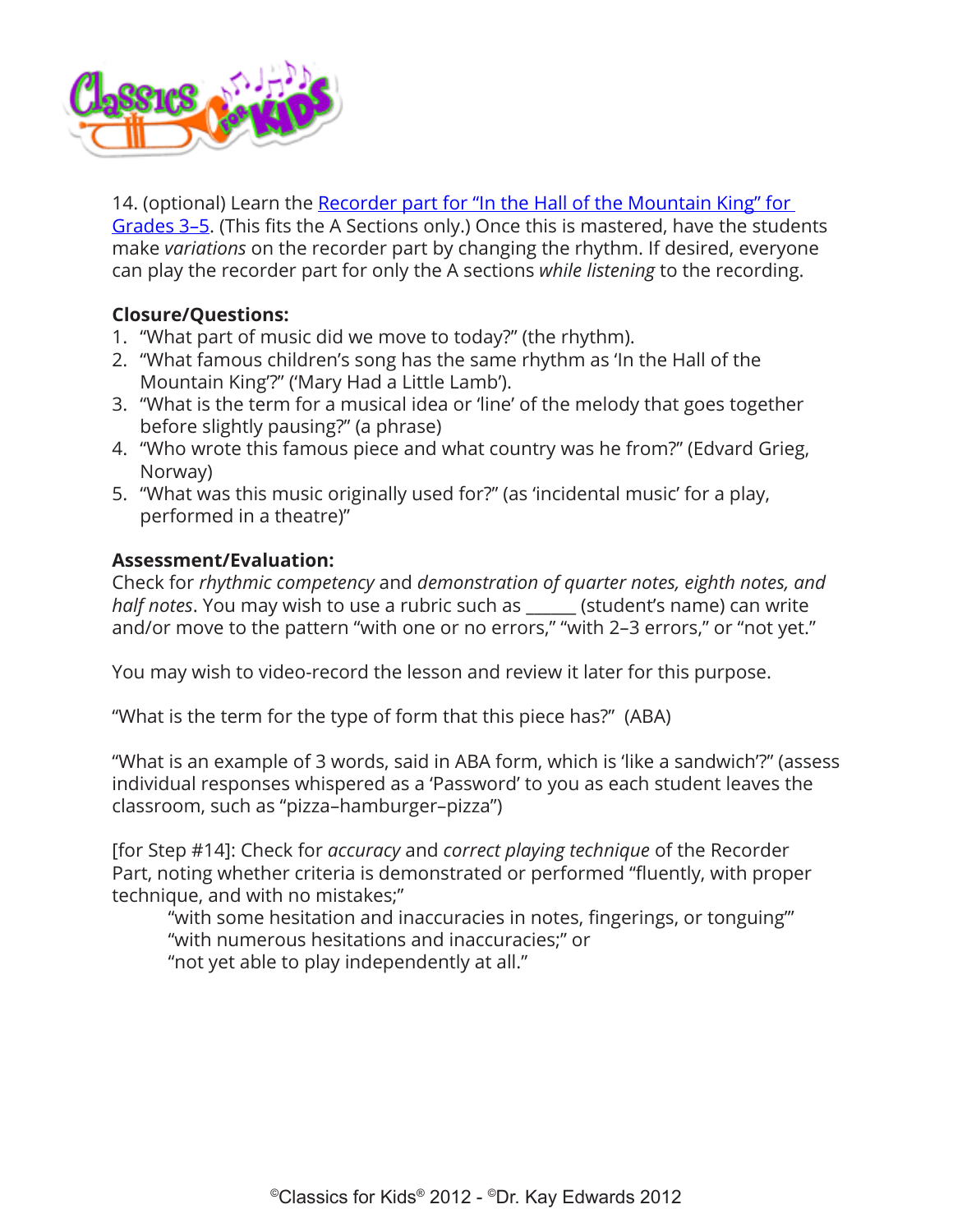

#### **Extensions**:

1. Instead of the Phrase Pass–Off game, play a Phrase Slam–Dunk game: Each student crumples a piece of recycled paper into a ball. Using the Recycle Bin as a 'basket,' each student in turn moves down the 'court' to slam–dunk the paper into the bin on the last (half) note of the phrase. (Note: It is fun when the students who must travel the farthest to the recycle bin are seated the greatest distance from it!)

2. Look for other examples of ABA form in music, architecture, or objects in the classroom (for example, wall–window–wall).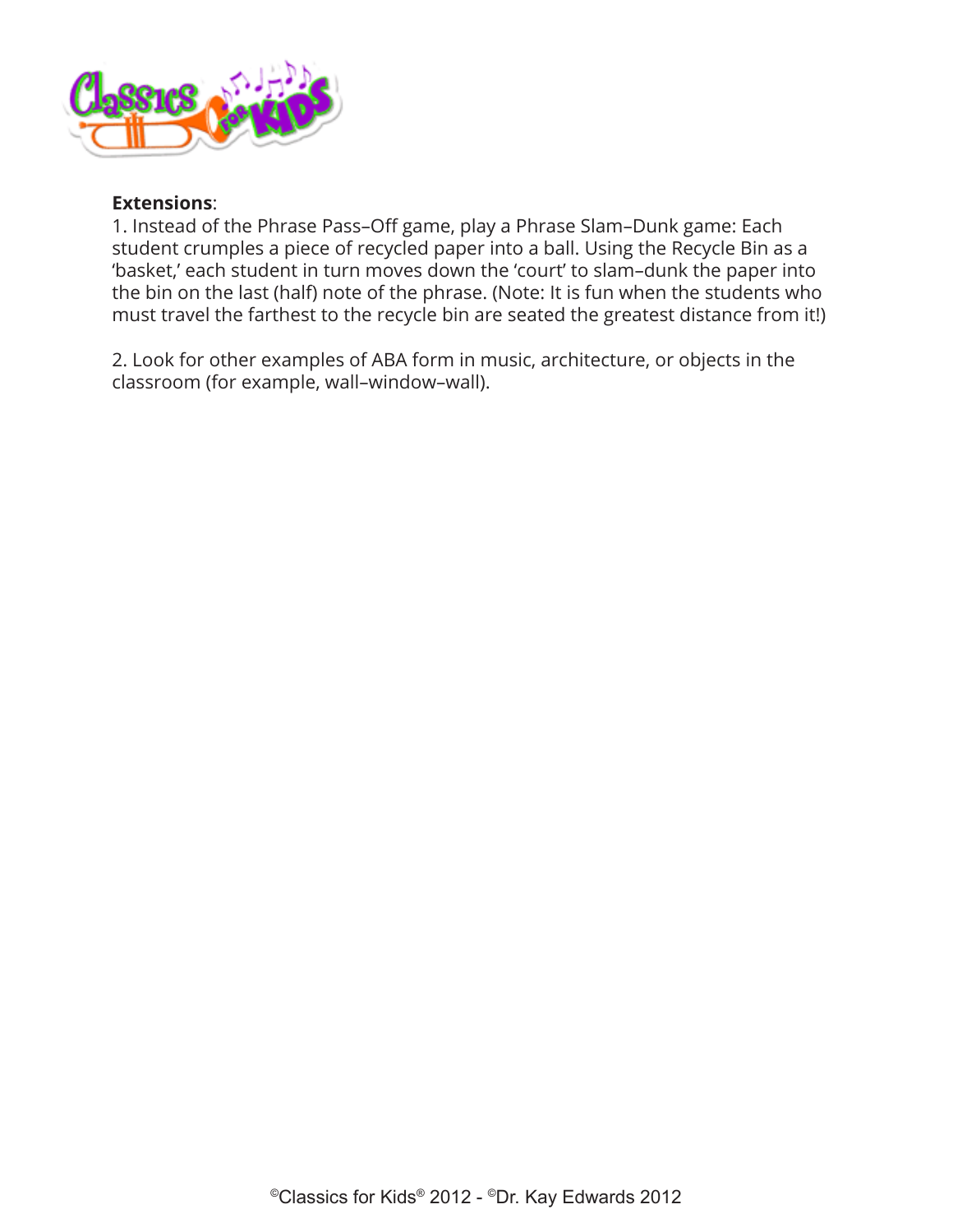<span id="page-10-0"></span>

RHYTHM (Rhythm Patterns); FORM (Phrase; Section; Coda) PLAYING; LISTENING grades 3–5

## **Lesson Plan #2: Playing Percussion Scores**

### **Standards:**

**National Core Music Standard – Artistic Process #1: Creating**

Anchor Standard – Imagine

Objectives:

□ MU:Cr1.1.3b Generate musical ideas (such as rhythms and melodies) within a given tonality and/or meter. (extension)

MU:Cr1.1.4b Generate musical ideas (such as rhythms, melodies, and simple accompaniment patterns) within related tonalities (such as major and minor) and meters. (extension)

□ MU:Cr1.1.5b Generate musical ideas (such as rhythms, melodies, and accompaniment patterns) within specific related tonalities, meters, and simple chord changes. (extension)

Anchor Standard - Plan and Make

Objectives:

□ MU:Cr2.1.3b Use standard and/or iconic notation and/or recording technology to document personal rhythmic and melodic musical ideas. (extension)

□ MU:Cr2.1.4b Use standard and/or iconic notation and/or recording technology to document personal rhythmic, melodic, and simple harmonic musical ideas. (extension)

□ MU:Cr2.1.5b Use standard and/or iconic notation and/or recording technology to document personal rhythmic, melodic, and two-chord harmonic musical ideas. (extension)

Anchor Standard - Evaluate and Refine

Anchor Standard - Present

Objectives:

□ MU:Cr3.2.3a Present the final version of personal created music to others, and describe connection to expressive intent. (extension)

MU:Cr3.2.4a Present the final version of personal created music to others, and explain connection to expressive intent. (extension)

□ MU:Cr3.2.5a Present the final version of personal created music to others that demonstrates craftsmanship, and explain connection to expressive intent. (extension)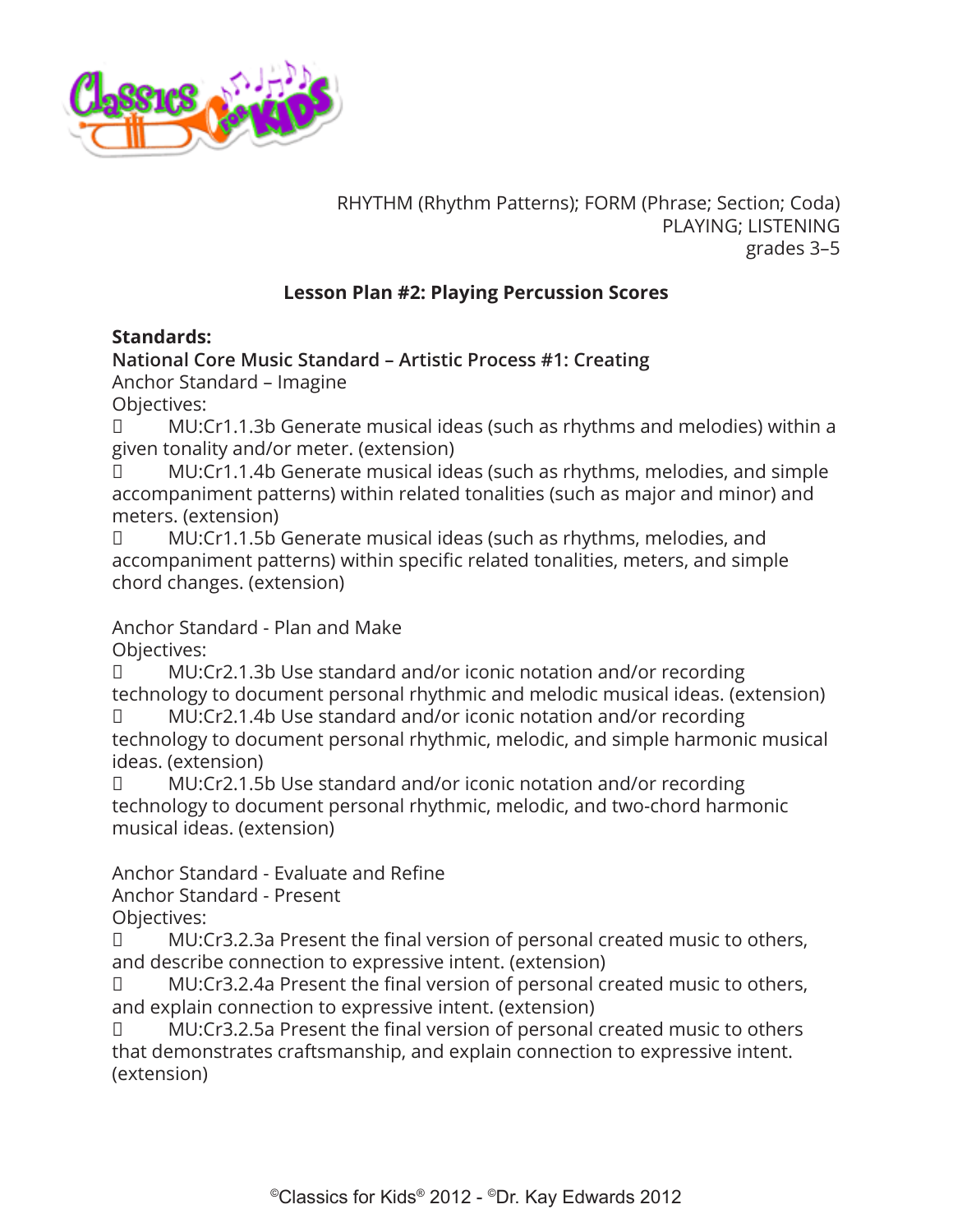

# **National Core Music Standard – Artistic Process #2: Performing**

Anchor Standard – Select Anchor Standard – Analyze

Objectives:

- MU:Pr4.2.3a Demonstrate understanding of the structure in music selected for performance.
- MU:Pr4.2.4a Demonstrate understanding of the structure and the elements of music (such as rhythm, pitch, and form) in music selected for performance.
- MU:Pr4.2.5a Demonstrate understanding of the structure and the elements of music (such as rhythm, pitch, form, and harmony) in music selected for performance.
- MU:Pr4.2.3b When analyzing selected music, read and perform rhythmic patterns and melodic phrases using iconic and standard notation.
- MU:Pr4.2.4b When analyzing selected music, read and perform using iconic and/ or standard notation.
- MU:Pr4.2.5b When analyzing selected music, read and perform using standard notation.

Anchor Standard – Interpret

Anchor Standard - Rehearse, Evaluate, and Refine Objectives:

- MU:Pr5.1.3a Apply teacher provided and collaboratively developed criteria and feedback to evaluate accuracy of ensemble performances.
- MU:Pr5.1.4a Apply teacher-provided and collaboratively developed criteria and feedback to evaluate accuracy and expressiveness of ensemble and personal performances.
- MU:Pr5.1.5a Apply teacher-provided and established criteria and feedback to evaluate the accuracy and expressiveness of ensemble and personal performances.

 Anchor Standard – Present Objectives:

- MU:Pr6.1.3a Perform music with expression and technical accuracy
- MU:Pr6.1.4a Perform music, alone or with others, with expression and technical accuracy, and appropriate interpretation.
- MU:Pr6.1.5a Perform music, alone or with others, with expression, technical accuracy, and appropriate interpretation.

# **National Core Music Standard – Artistic Process #3: Responding**

Anchor Standard – Select Anchor Standard – Analyze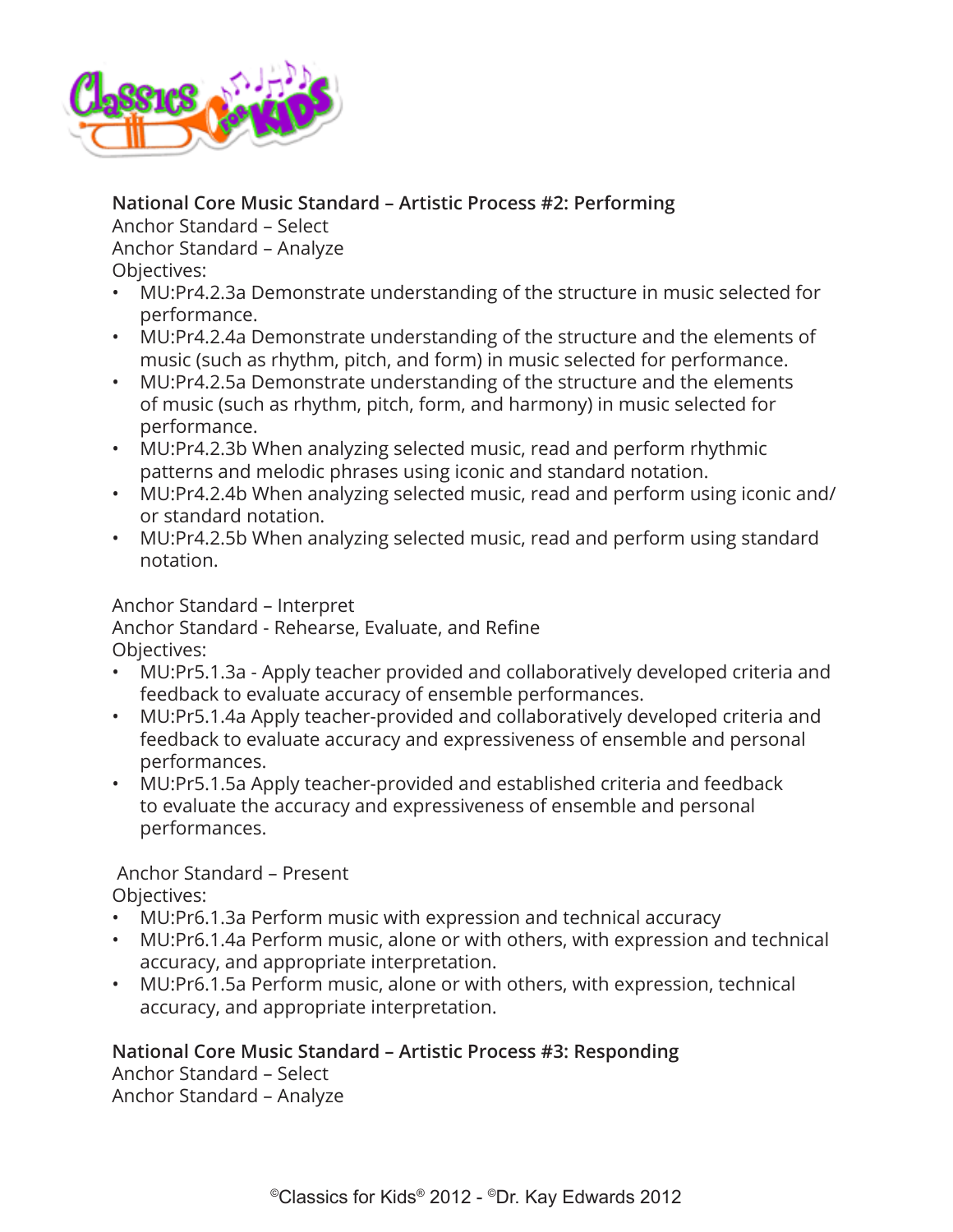

Anchor Standard – Interpret Anchor Standard – Evaluate

**National Core Music Standard – Artistic Process #4: Connecting**

Anchor Standard - Connect #10 Anchor Standard - Connect #11

## **Ohio Standards:**

- Analyzing and Responding (Demonstrate/identify contrasting elements of music.)
- Creative Expression and Communication (Perform a piece of music independently or in a group with technical accuracy and expression.)
- Historical, Cultural and Social Contexts (Sing, listen, and move to music from various historical periods.)

**Measurable Critical Thinking verbs:** read, demonstrate, interpret, compare

#### **Conceptual Learning:**

*We can read a rhythm pattern, and perform it with body percussion or non-pitched percussion instruments. We can 'orchestrate' a rhythm pattern (in the Extension of this lesson.)*

## **Objective/Outcome:**

Students will read the rhythm of "In the Hall of the Mountain King," then play its rhythm using body percussion and non-pitched percussion instruments.

- **Materials:**
- Recording of "[In the Hall of the Mountain King"](http://www.classicsforkids.com/composers/composer_profile.php?id=32) from Peer Gynt Suite by Edvard Grieg.
- [Rhythm Page for "In the Hall of the Mountain King"](http://www.classicsforkids.com/downloads/grieg/Mountain_King_for_3-5_Notation_AB.pdf) (Grades 3-5) (requires Adobe Acrobat Reader)
- hand drums, woodblocks or rhythm sticks, triangles or finger cymbals, maracas
- [Percussion Scores for "In the Hall of the Mountain King"](http://www.classicsforkids.com/downloads/grieg/Mountain_King_Percussion_Scores_AB.pdf) (Grades 3–5) (requires Adobe Acrobat Reader)

#### **Sequence:**

1. Display the **Rhythm Page** for "In the Hall of the Mountain King" (Grades 3–5).

2. Have the class clap and count aloud the rhythm for each line, then review the first four lines without stopping. Note the repeat sign.

3. Have students examine the second set of four lines and compare it to the first four. "What is the same? What is different?" (the last line, second beat, is different)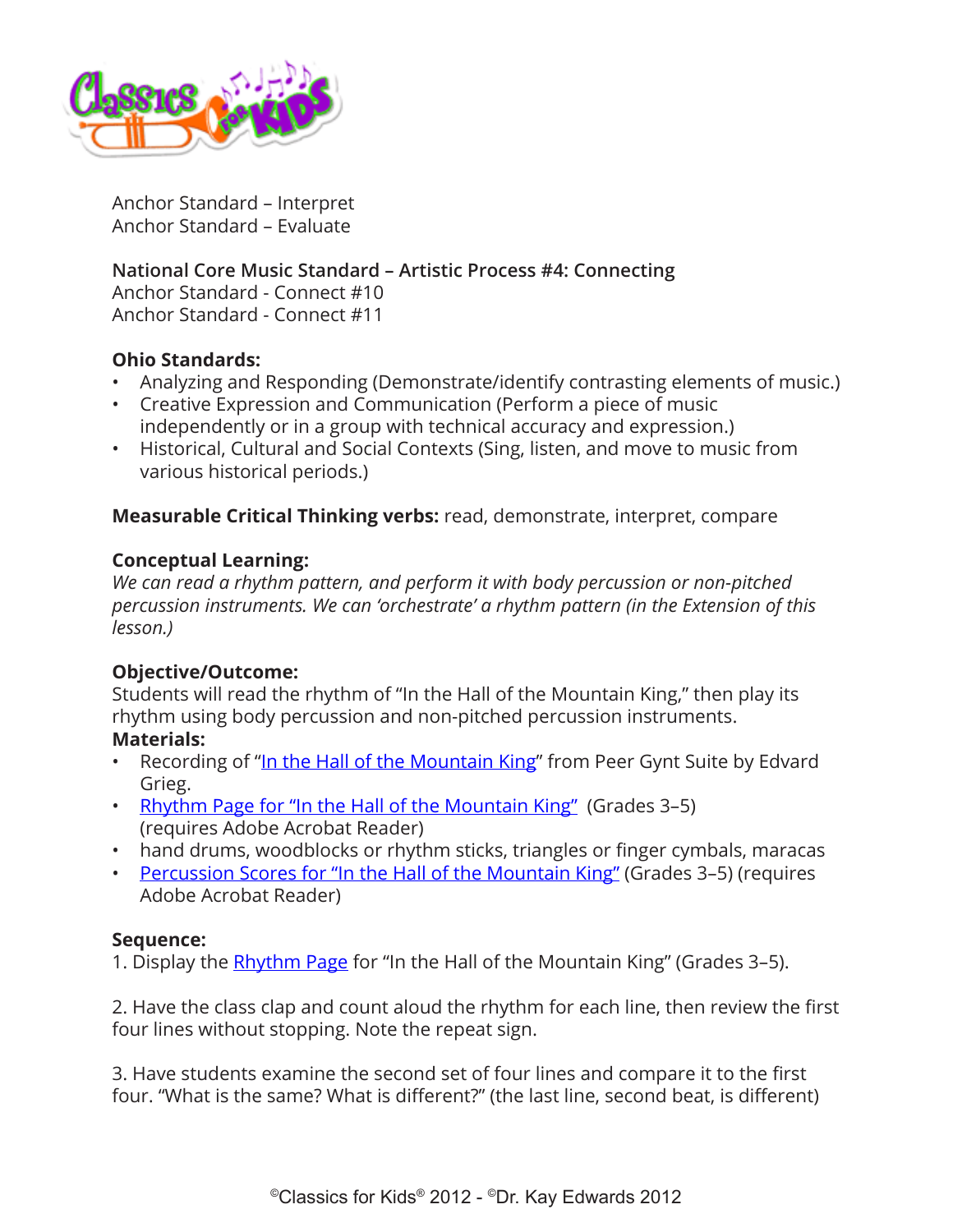

4. Clap and count aloud the second set of four lines. Note the repeat sign.

5. Look at the Coda. "Who knows what a coda is?" (a special ending). Review how to count the sixteenth notes (*ti-ka-ti-ka* or *ti-ri-ti-ri*). Review the single eighth rest, crescendo, and accents. Clap the entire pattern. Note the double bar line, signaling the end of the piece.

6. Display the [Percussion Scores](http://www.classicsforkids.com/downloads/grieg/Mountain_King_Percussion_Scores_AB.pdf) for "In the Hall of the Mountain King" (Grades 3–5). "What do you notice?" (the rhythm pattern we learned is now split up between individual lines for patting, clapping, and snapping). Review that the lowest line is for the lowest action on the body and the highest line is for the highest action, snapping.

7. Practice and perform the percussion score that consists of the first two lines at the top of the page. Explain that we will call this the A Section.

8. Compare the percussion score that is at the bottom of the page to the first score. "What is different?" (the second beat of the last measure). Practice the change; perform the entire second score. Explain that since the melody also starts in a different place (a higher tonal center), has some different intervals, and has this different rhythm at the end, we will call it the B Section. (Arguably, this could also be thought of as A'.)

9. Perform the percussion scores as you listen to the recording. (Note to Teacher: The rhythm changes to that of the second percussion score, the B Section, for the first time at **0:21–0:37** in the recording). Follow the ABA form, noting how the piece consists of 3 sets of the ABA form (each A and B are also repeated). [this is followed by the Coda]

10. Next, transfer the body percussion parts to non-pitched percussion instruments (drums for patting – can alternate hands; woodblocks or rhythm sticks for clapping; triangles or finger cymbals for snapping). Do the same for the B Section (maracas alternating with hands for patting). Perform the percussion scores. (This works best *without* the recording, but can be done simultaneously, also.)

## **Closure/Questions:**

- 1. "What kinds of note values were used in this music, in the percussion scores we read today?" (quarter, two-eighths, and half note)
- 2. "What different note or rest values were used in the Coda?" (sixteenth, eighth note rest, quarter rest, half rest)
- 3. "What other symbols were used in the score?" (accent, crescendo, repeat sign)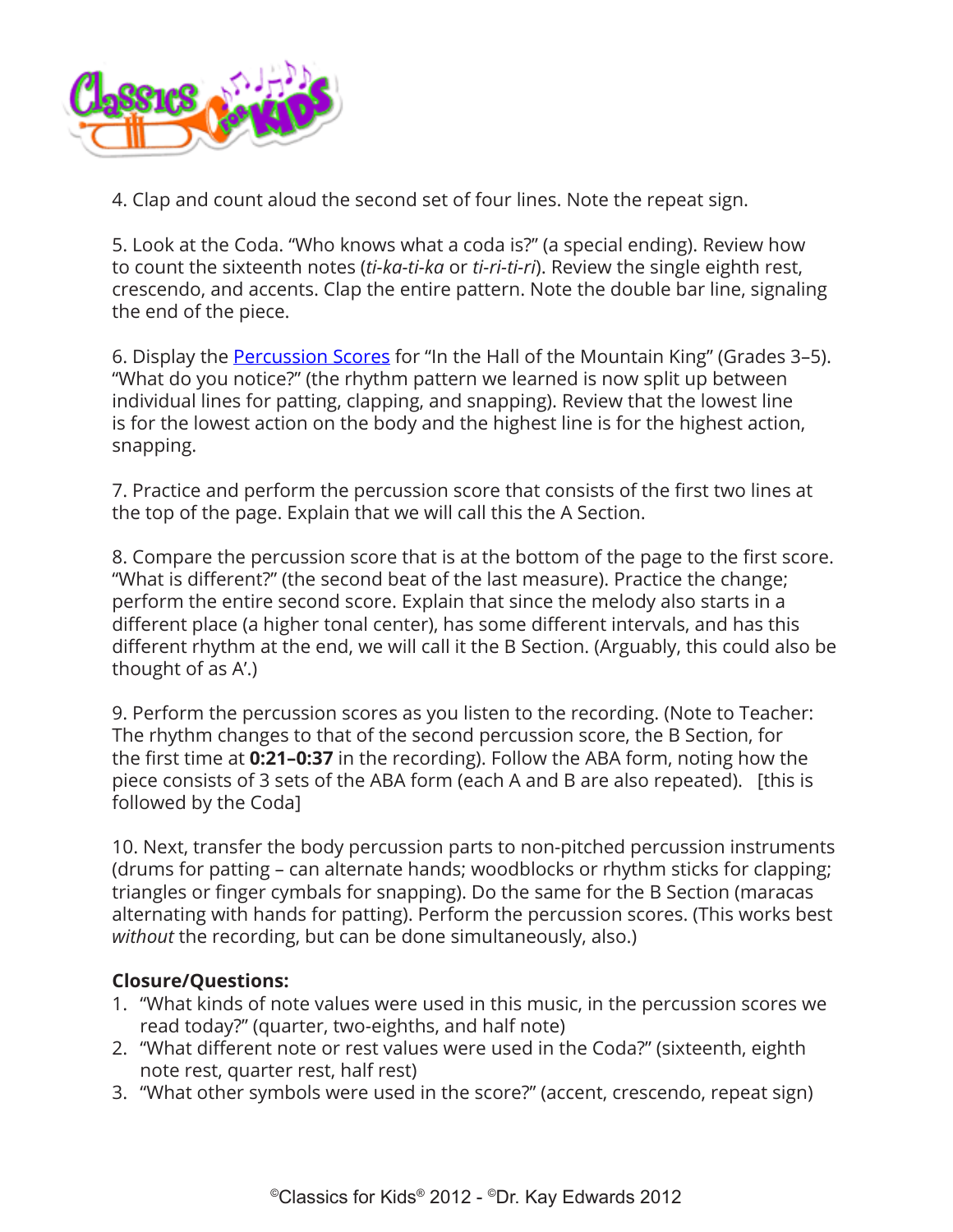

#### **Assessment/Evaluation:**

1. Check for *rhythmic accuracy* and *demonstration of quarter notes, eighth notes, and half notes* using body percussion and instruments. 2. Check for correct instrument playing technique.

You may wish to use a rubric such as \_\_\_\_\_\_ (student's name) can play the pattern "with one or no errors," "with 2–3 errors," or "not yet" in reference to rhythm accuracy and correct instrument playing technique (hand and body position, fingerings, tonguing, use of air). You may wish to video-record the lesson and review it later for this purpose.

3. Have the class evaluate their own performance of the Percussion Scores after Step #10. "What went particularly well? What could still improve?"

### **Extensions:**

Have the class create a body percussion score for the Coda using a 3-line staff: After learning the rhythm and practicing it with body percussion, transfer this to 3 nonpitched percussion instruments; use one instrument for the eighth notes, one for the quarter note, and one for the sixteenth notes.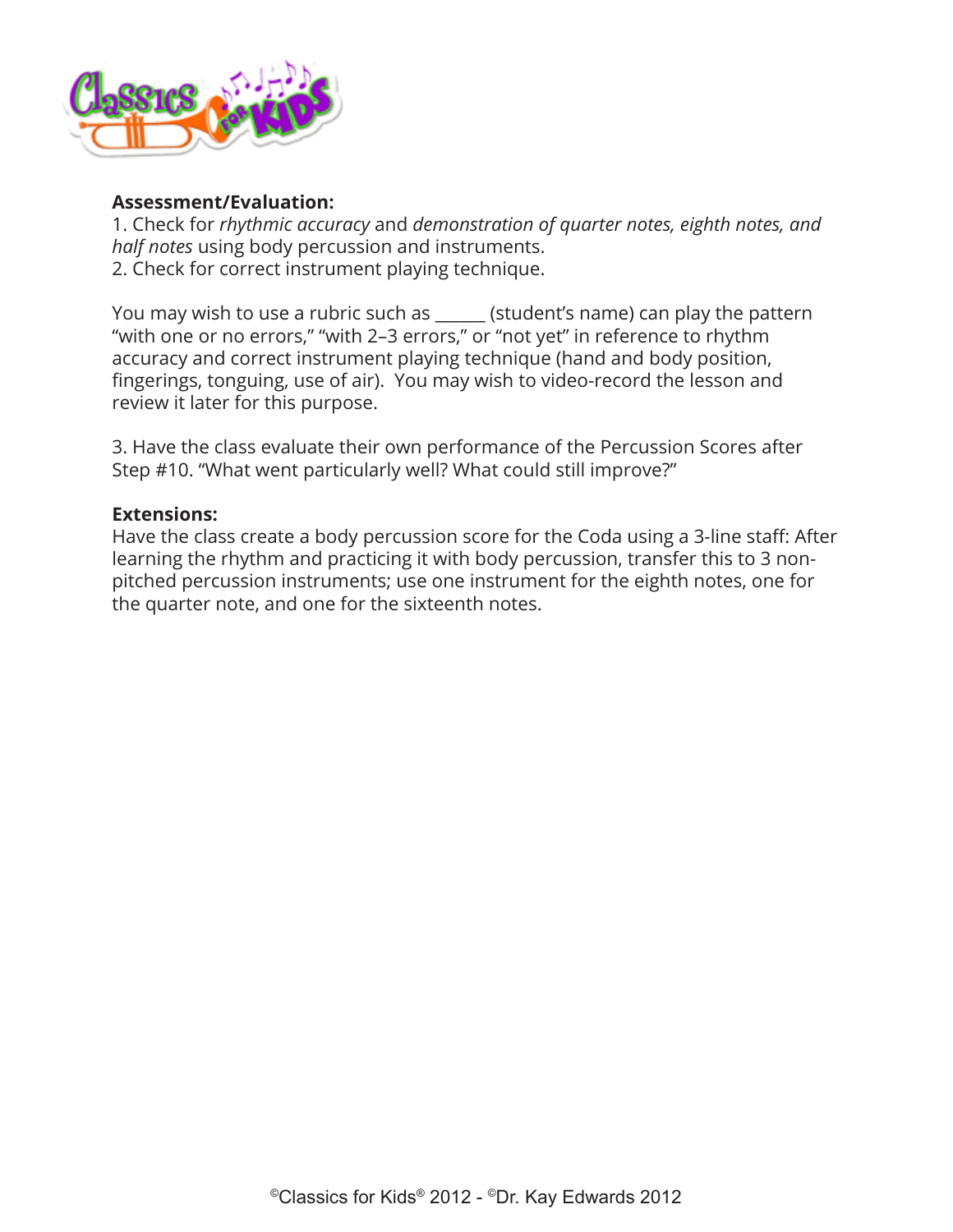<span id="page-15-0"></span>

RHYTHM (Beat, Rhythm Patterns, Tempo) MOVING; LISTENING grades 3–5

# **Lesson Plan #3: Combining Beat and Rhythm**

## **Standards:**

**National Core Music Standard – Artistic Process #2:** Performing Anchor Standard – Analyze

Objectives:

• MU:Pr4.2.4a Demonstrate understanding of the structure and the elements of music (such as rhythm, pitch, and form) in music selected for performance.

Anchor Standard – Interpret Objectives:

• MU:Pr4.3.5a Demonstrate and explain how intent is conveyed through interpretive decisions and expressive qualities (such as dynamics, tempo, timbre, and articulation/style). (extension)

# **Ohio Standards**:

- Analyzing and responding. (Demonstrate/identify contrasting elements of music.)
- Reading and notating music.
- Historical, Cultural and Social Contexts. (Sing, listen, and move to music from various historical periods.)

# **Critical Thinking Skills (measurable verbs):** read, demonstrate

## **Conceptual Learning**:

*We can read and feel a rhythm pattern while sensing or keeping a steady beat simultaneously.* 

# **Objective/Outcome:**

Students will read and demonstrate the rhythm of "In the Hall of the Mountain King" while a partner taps the steady beat and vice versa.

Students will walk to the steady beat while clapping the rhythm.

# **Materials**:

- Recording of "[In the Hall of the Mountain King"](http://www.classicsforkids.com/composers/composer_profile.php?id=32) from Peer Gynt Suite by Edvard Grieg.
- [Rhythm Page for "In the Hall of the Mountain King"](http://www.classicsforkids.com/downloads/grieg/Mountain_King_for_3-5_Notation_AB.pdf) (Grades 3-5) (requires Adobe Acrobat Reader)
- Hand drum, bongo drums, tubano, or conga drum
- [Extension only] YouTube videos cued: "**Edvard Grieg In The Hall Of The**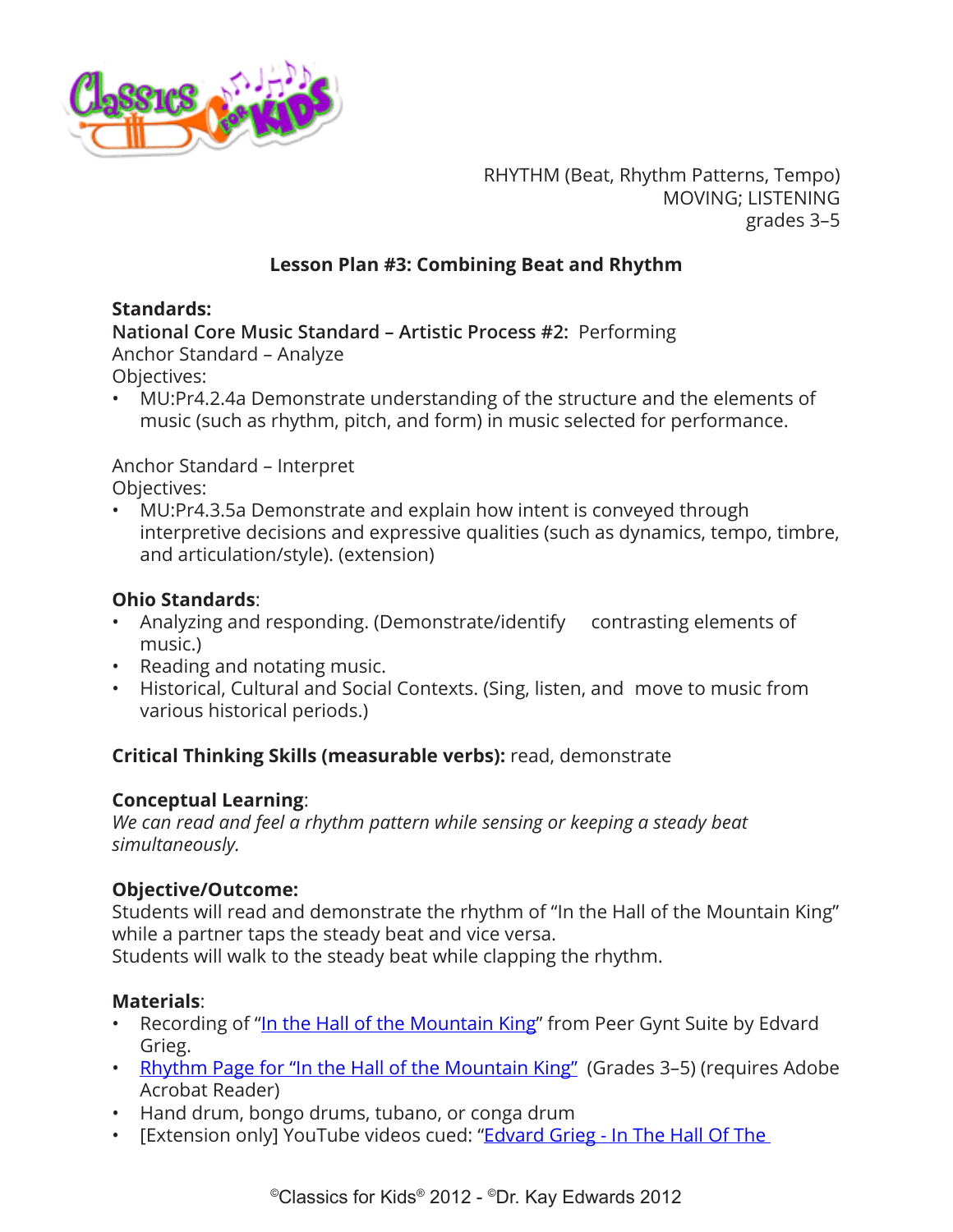

[Mountain King \(Dubstep By DUB GENIE\)](https://www.youtube.com/watch?v=mt4tL971TdI)" and ["FSU Jazz Performs In The Hall of](https://www.youtube.com/watch?v=aF_3ANFEqRg)  [the Mountain King"](https://www.youtube.com/watch?v=aF_3ANFEqRg)

### **Sequence**:

1. Display the **Rhythm Page** for "In the Hall of the Mountain King" (Grades 3–5).

2. Have the class clap and count aloud the rhythm for each line, then review the first four lines without stopping. Note the repeat sign. (The teacher can play the steady beat on a hand drum.)

3. Have students pair up with a partner – standing, facing one another with their hands held up at shoulder height, close to their partner's hands (as if they are going to 'partner clap').

4. Partners designate one person to be the Beat Keeper and the other to be the Rhythm Tapper. The Beat Keeper lightly taps the beat with his right hand, onto the left palm of the partner. Check to see everyone is doing this correctly.

5. Next, the other person of each pair, the Rhythm Tapper, will be tapping the rhythm with his right hand in the palm of the partner's left hand. Check to see everyone is ready to do this correctly.

6. While the steady beat is going and established, the Rhythm Tapper taps the rhythm with his right hand onto the left palm of the partner. Each student is therefore "sending" either the beat or the rhythm and "receiving" or sensing the other. (The teacher can emphasize the beat and/or rhythm by playing it on a drum.)

7. Switch: the Beat Keeper is now the Rhythm Tapper and vice versa. Get the steady beat going first, then add in the rhythm.

8. Now, everyone gets in a circle or scattered formation. First, have students walk lightly to the steady beat as you play the drum. Next, challenge them to *clap* the rhythm in their hands *while walking* to the steady beat. It will help them to SAY the rhythm with ti's and ta's, then WHISPER the rhythm, then THINK the rhythm. (If this doesn't work, tell them to think of the words/rhythm of "Mary Had a Little Lamb," which uses the same rhythm.)

9. For even more of a challenge, have students put the beat in their hands by clapping. Next, have them practice moving their feet to the rhythm, making the eighth notes like tiptoeing, the quarter notes full steps, and the half notes a slide.

10. Have students start the steady beat; Once it is secure, add in the rhythm with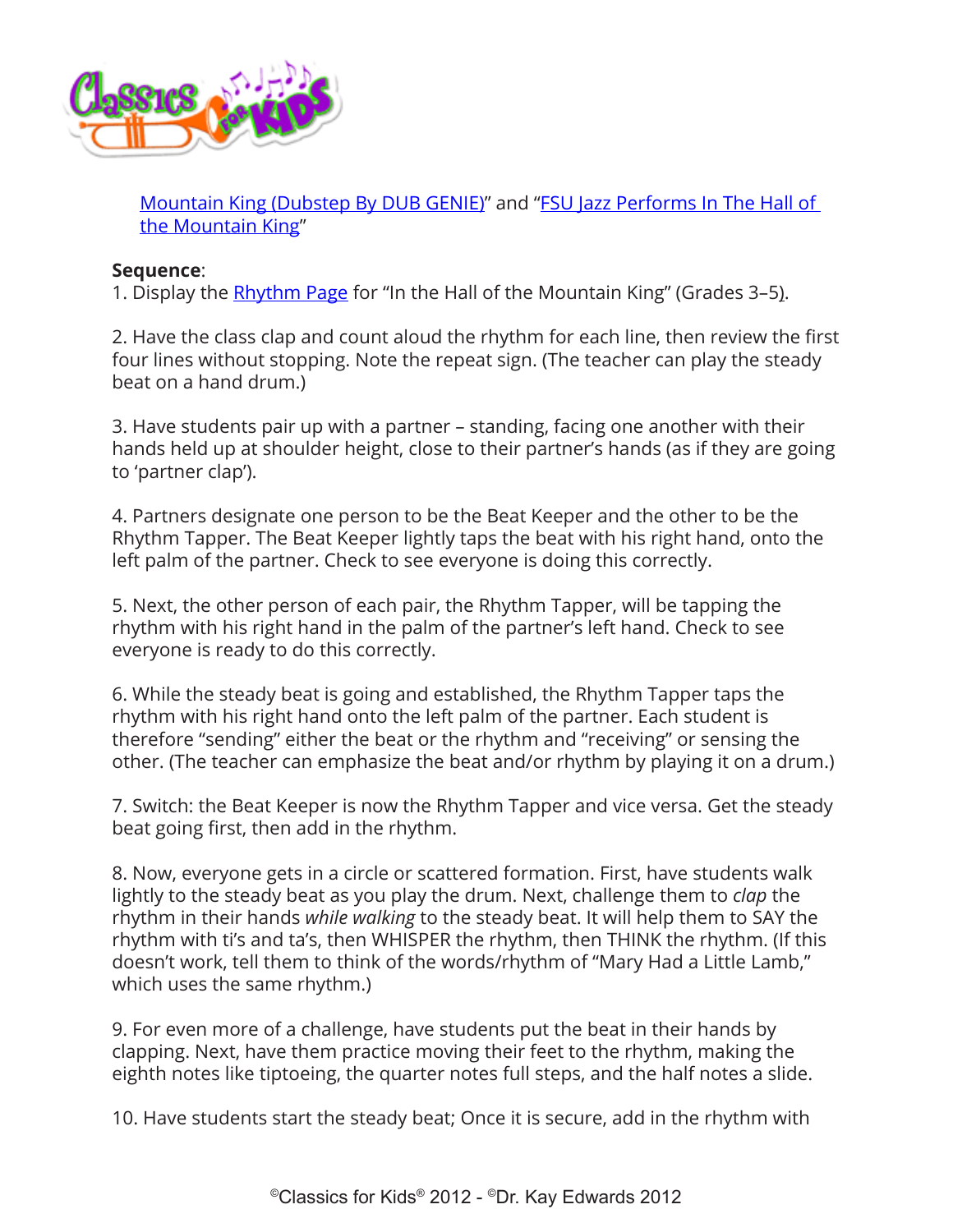

their feet; switch again.

11. For a Dalcroze Eurhythmics game of "quick change," have fourth or fifth grade students switch back and forth upon your cue of saying "Switch!" – first with the beat in their feet and rhythm in their hands; next with the beat in their hands and the rhythm in their feet, back and forth.

## **Closure/Questions:**

- 1. "What kinds of note values were used in this music, in the main percussion scores we read today?" (quarter, two-eighths, and half note)
- 2. "What different note or rest values were used in the Coda?" (sixteenth, eighth note rest, quarter rest, half rest)
- 3. "What other symbols were used in the score?" (accent, crescendo, repeat sign–if these are new symbols/terms, explain them; you may wish to add them to a Music Word Wall)

# **Assessment/Evaluation:**

Check for *rhythmic accuracy* and *demonstration of quarter notes, eighth notes, and half notes* using clapping and moving. You may wish to use a rubric such as \_\_\_\_\_\_ (student's name) can play the pattern "with one or no errors," "with 2–3 errors," or "not yet." You may wish to video-record the lesson and review it later for this purpose.

Check for good social skills working with a partner.

Take special note of any students who were able to do the Eurhythmics game of quick-change, since this is quite advanced.

## **Extension**:

1. Add the expressive quality of *accelerando* during a Beat and Rhythm game featured in this lesson. (You could add this term to a Music Word Wall.)

2. Go over the rhythm of the Coda, counting the sixteenth notes with "ti-ki-ti-ki" or "ti-ri-ti-ri." With a partner, have one person tap the steady beat of the Coda while the other person taps the rhythm; switch.

3. Have the class compare different versions (arrangements and interpretations) of this piece. Discuss differences and similarities between the classical version and each of these in relation to: tempo, dynamics, timbre, and style:

(a) dubstep version by DUB GENIE: "Edvard Grieg - In The Hall Of The Mountain King [\(Dubstep By DUB GENIE\)](https://www.youtube.com/watch?v=mt4tL971TdI)" on YouTube.

[Differences: tempo is faster than original version; tempo doesn't accelerate; dynamics are louder overall, with fewer changes; timbre is electronica; style is dubstep]